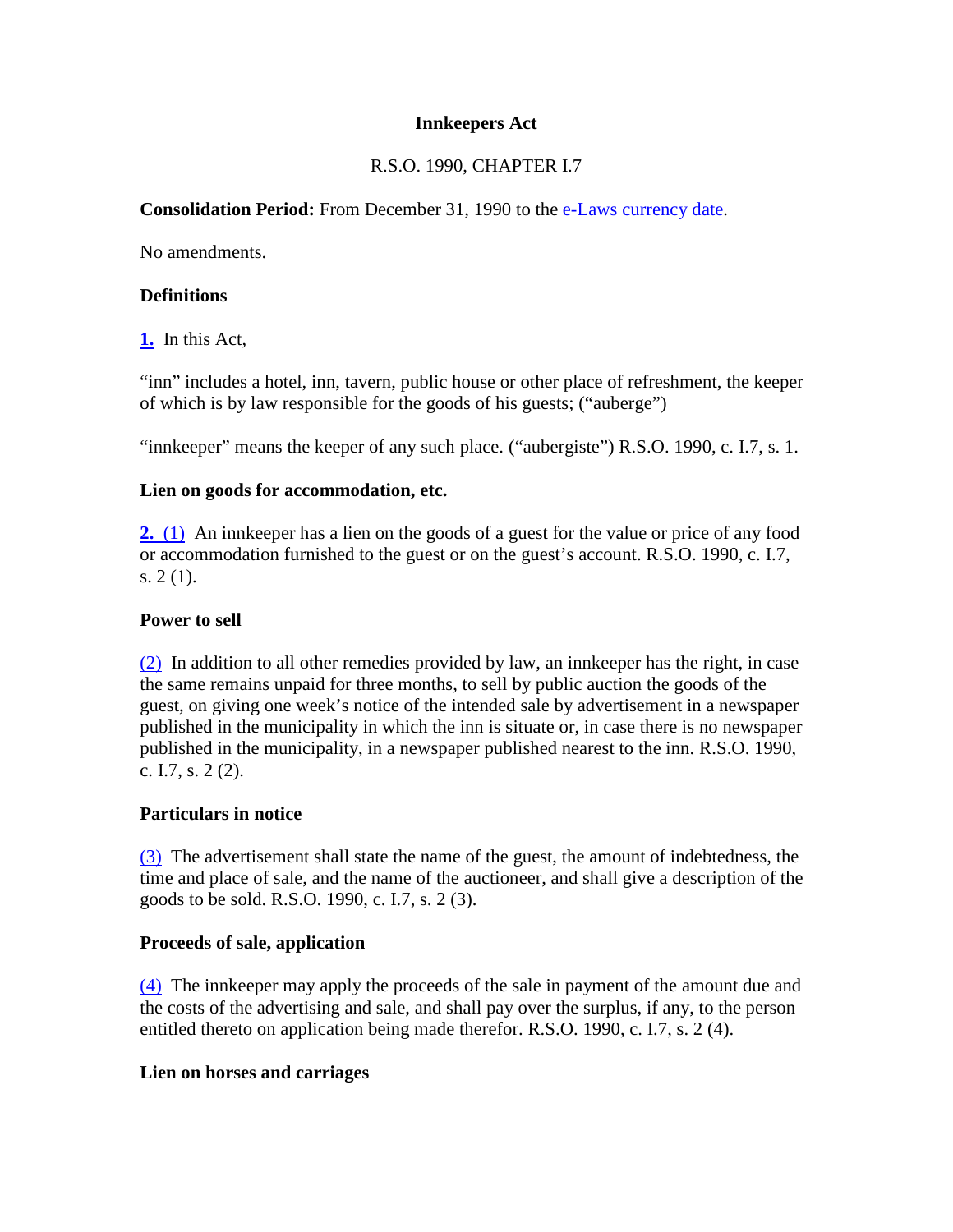**3.** (1) The keeper of a livery stable or a boarding stable has a lien on every horse or other animal boarded at or carriage left in the livery stable or boarding stable for reasonable charges for boarding and caring for the horse, animal or carriage. R.S.O. 1990, c. I.7, s. 3 (1).

#### **Lien on horses, etc., and power to sell**

(2) An innkeeper, livery-stable keeper or boarding-stable keeper who has a lien upon a horse, other animal or carriage for the value or price of any food or accommodation supplied, or for care or labour bestowed thereon, has, in addition to all other remedies provided by law, the right, in case the same remains unpaid for two weeks, to sell by public auction the horse, animal or carriage on giving two weeks notice of the intended sale by advertisement in a newspaper published in the municipality in which the inn, livery stable or boarding stable is situate or, in case there is no newspaper published in the municipality, in a newspaper published nearest to the inn, livery stable or boarding stable. R.S.O. 1990, c. I.7, s. 3 (2).

#### **Advertisement of intended sale**

(3) The advertisement shall state the name, if known, of the person or persons who brought the horse, animal or carriage to the inn, livery stable or boarding stable, the amount of the indebtedness, and the name of the auctioneer, and shall give a description of the horse, animal or carriage. R.S.O. 1990, c. I.7, s. 3 (3).

#### **Proceeds of sale, application**

(4) The innkeeper, livery-stable keeper or boarding-stable keeper may apply the proceeds of the sale in payment of the amount due, and the costs of the advertisement and sale, and shall pay over the surplus, if any, to the person entitled thereto on application being made therefor. R.S.O. 1990, c. I.7, s. 3 (4).

## **Limitation of innkeeper's liability**

**4.** (1) No innkeeper is liable to make good to any guest any loss of or injury to goods brought to the inn, not being a horse or other live animal, or any gear appertaining thereto, or a carriage, to a greater amount than the sum of \$40 except,

#### **except where default or neglect**

(a) where the goods have been stolen, lost or injured through the wilful act, default, or neglect of the innkeeper or the innkeeper's employee;

#### **or unless deposited with him for safekeeping**

(b) where the goods have been deposited expressly for safe custody with the innkeeper. R.S.O. 1990, c. I.7, s. 4 (1).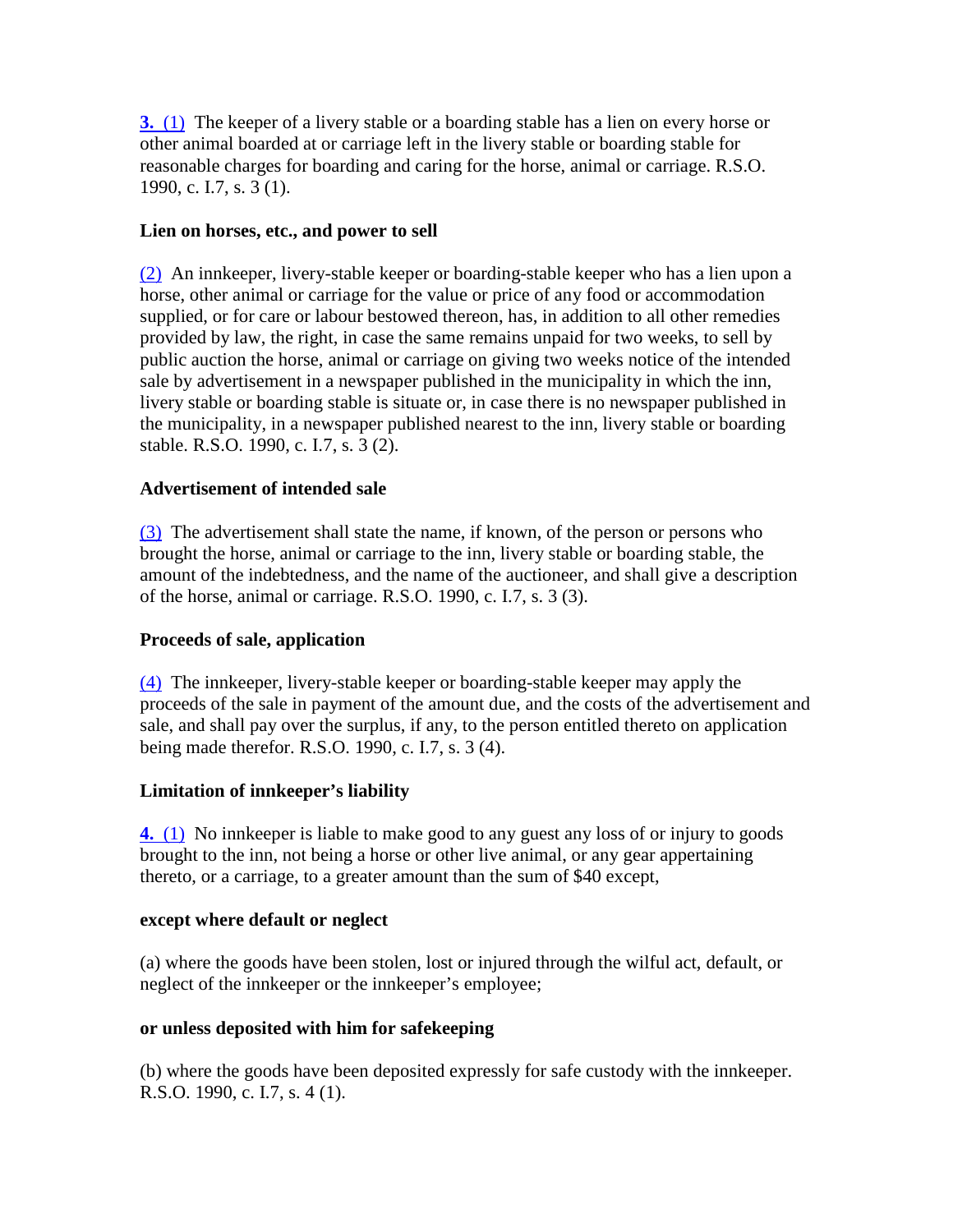## **Conditions of liability**

(2) In case of such deposit, it is lawful for the innkeeper, if the innkeeper thinks fit, to require, as a condition of liability, that the goods shall be deposited in a box or other receptacle, fastened and sealed by the person depositing the goods. R.S.O. 1990, c. I.7, s. 4 (2).

## **Consequences of failure to take charge of goods**

**5.** If an innkeeper refuses to receive for safe custody, as mentioned in clause 4(1)(b), any goods of a guest or if the guest, through any default of the innkeeper, is unable to deposit such goods, the innkeeper is not entitled to the benefit of this Act in respect thereof. R.S.O. 1990, c. I.7, s. 5.

# **Copy of section 4 to be conspicuously exhibited**

**6.** Every innkeeper shall cause to be kept conspicuously posted up in the office and public rooms and in every bedroom in the inn a copy of section 4 printed in plain type, and the innkeeper is entitled to the benefit thereof in respect of such goods only as are brought to the inn while the copy is so posted up. R.S.O. 1990, c. I.7, s. 6.

## **Limitation upon lien of innkeeper, etc.**

**7.** (1) Subject to subsection (5), where the claim under the lien of an innkeeper upon the goods of a guest exceeds the amount due in respect of one week's board or lodging, the guest may, on payment or tender of that amount, obtain possession of the goods at any time before sale thereof whatever may be the amount due by the guest, unless a provincial judge upon application to him or her otherwise orders. R.S.O. 1990, c. I.7, s.  $7(1)$ .

## **Jurisdiction of provincial judge**

(2) In case of a retention or seizure by an innkeeper, the guest or owner of the goods seized may apply to a provincial judge who may in a summary manner make such order as to the custody of the goods as seems fair under the circumstances, despite the lien created by this Act or otherwise. R.S.O. 1990, c. I.7, s. 7 (2).

## **Offence**

(3) Every person who contravenes subsection (1) or an order made under this section is guilty of an offence and on conviction is liable to a fine of not more than \$500 or to imprisonment for not more than thirty days, or to both. R.S.O. 1990, c. I.7, s. 7 (3).

## **Discretion of provincial judge**